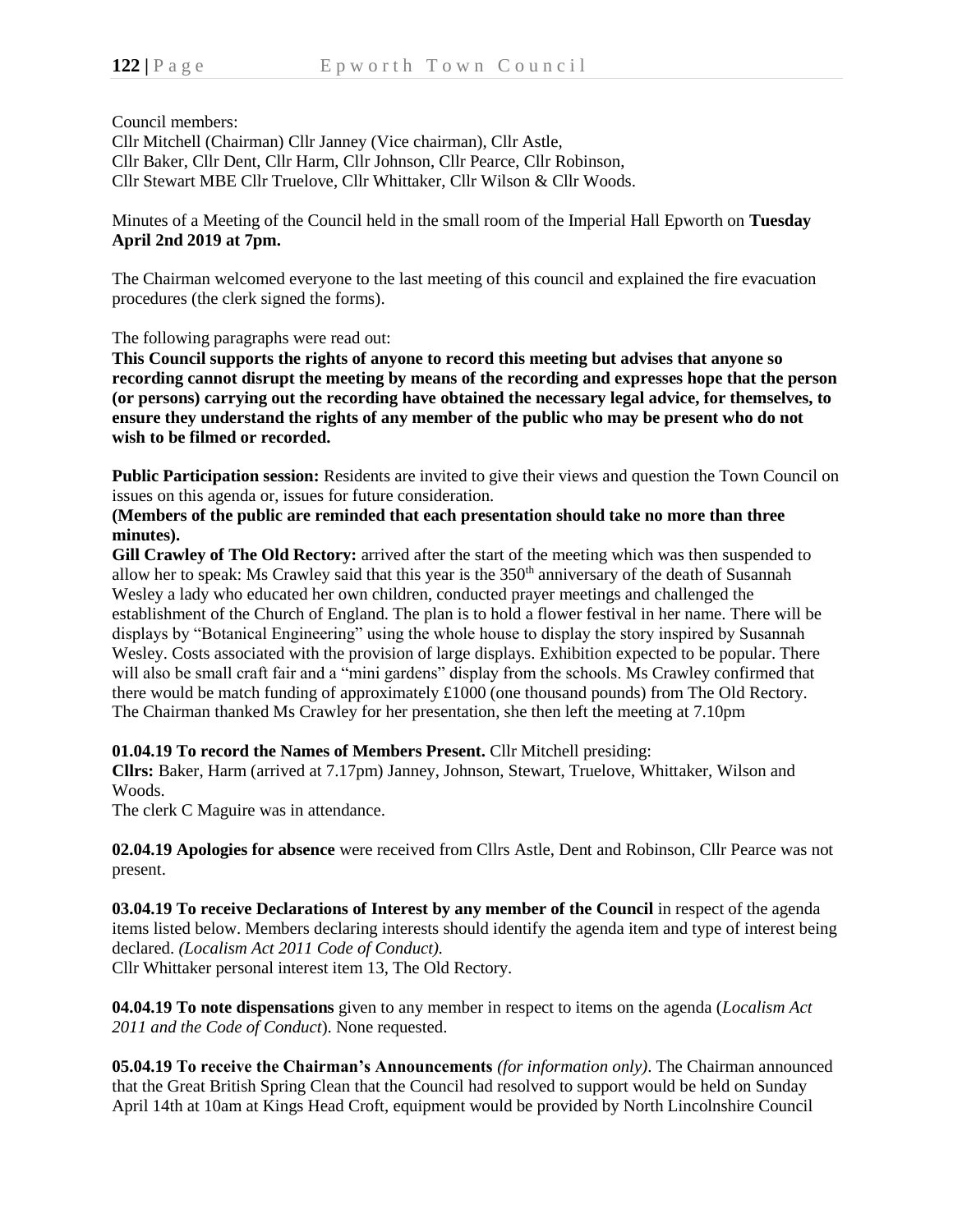and a collection point had been arranged. Councillors were welcome to attend. As this was the final meeting of the current council the Chairman thanked all present for their voluntary service and whether they were standing for election or standing down he wished everyone well. Finally he reminded councillors that the Annual Assembly was scheduled for Tuesday April 16th and as residents, they were all welcome to attend.

**06.04.19 To receive the Ward Councillor's Report** (*for information only*) The ward councillor was not present but was thanked in his absence by a councillor, for his reports but "not thanked" for his involvement in the Scrutiny Committee process that had reduced Epworth and other Town Councils in number from 15 to 9 councillors.

**07.04.19 To receive the Clerk's Report** *(for information only).*

**Cemetery Lodge and buildings valuation:** email from Grice & Hunter with price for valuation - agenda item Finance Committee/full council

**Assistant clerk: applications now closed:** Personnel Committee to meet shortlist required and dates for interviews.

**MKS Groundcare Ltd:** request from them for BACS payment – clerk to obtain details from bank on procedures – agenda item new council

**VANL: membership invoice** – agenda new council

**KHC swing seat replacements**: clerk has met with new provider of replacement parts – quotation requested, agenda item new council

Planning: next meeting Wednesday April 17<sup>th</sup> to include License application

**ERNLLCA:** news-letter circulated

**Merchant Navy Day**: fly the Red Ensign – reminder paperwork received for September 3rd **Chapel of Rest**: one quotation received for cupboard for meters, agenda Cemetery Committee/full council

**Environment Committee**: street map option can be provided by NLC (copyright to be checked) **Epworth & District Agricultural Society stand application** – agenda item new council **Annual Assembly**: Notices on web-site and Facebook; planning report updated; attendance list can be

completed after April full council meeting; annual report in progress

Proposed by Cllr Stewart seconded and **RESOLVED** clerks report noted.

**08.04.19 To resolve Draft Minutes of Meetings** of the Council held on Tuesday March 5th and Tuesday March 19th 2019 copies of which have been previously circulated, for approval and signature. Draft minutes of March 5th proposed by Cllr Stewart seconded by Cllr Woods **RESOLVED** a true record and signed by the Chairman.

Draft minutes of March 19th proposed by Cllr Janney seconded by Cllr Wilson **RESOLVED** a true record and signed by the Chairman.

**09.04.19 To dispose of any business,** if any, remaining from the last meetings. Noted that the grant from North Lincolnshire Council was for the roadside border planting at Kings Head Croft car park which had been done. Further noted that following the omission of the date of the Annual Assembly in the "Arrow" an apology had been offered and a free article.

**10.04.19 Finance Committee: To resolve draft minutes** from Finance Committee meeting of Wednesday March 27th 2019 copies of which have been previously circulated for approval and signature. With a minor typing error corrected, the minutes were proposed by Cllr Stewart seconded by Cllr Wilson **RESOLVED** a true record and signed by the Chairman. Noted that the item re the "bank card" was still un-resolved.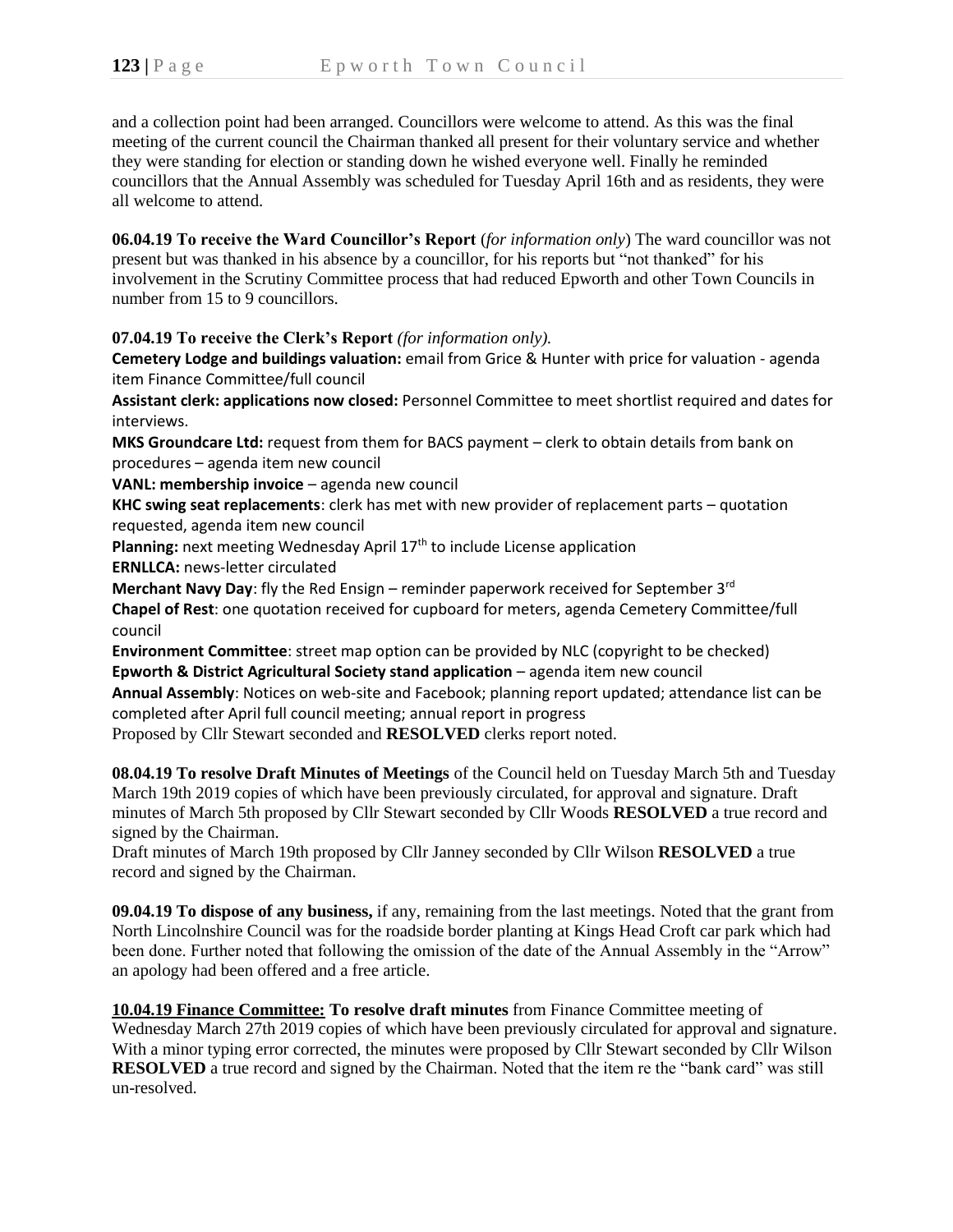**11.04.19 Internal Control:** to receive a copy of the bank statements and balanced February account sheet for approval and signature of the Chairman. Proposed by Cllr Stewart seconded by Cllr Truelove **RESOLVED** an accurate record and signed by the Chairman.

**12.04.19 Internal Control:** to receive a copy of the budget sheet to date, April 2018 to March 2019 for approval and signature by the Chairman noting budget heading overspends and resolving to "vire" funds from reserves if required. Proposed by Cllr Stewart seconded by Cllr Truelove **RESOLVED** an accurate record and signed by the Chairman.

**13.04.19 Local Government Act 1972 Section 137 grant application**: to receive a copy of the grant application from The Old Rectory for £1000 (one thousand pounds) with committee recommendation to grant. Noting that the grant was being "match funded" by The Old rectory, proposed by Cllr Stewart seconded by Cllr Harm and **RESOLVED** to grant fund £1000.00 (one thousand pounds)

**14.04.19 Water-Plus**: to resolve that 2 councillors sign the new direct debit mandate for cemetery waste water which will be a variable payment taken at least 14 days after the bill is issued. Proposed by Cllr Stewart seconded by Cllr Harm and **RESOLVED**, the form was signed by Cllrs Janney and Mitchell.

**15.04.19 Salary cheques:** to resolve that 2 councillors may sign the month end cheques for salaries and related payments in the event that the May meeting is delayed by an election. After an explanation and discussion and confirmation that the cheques would not be signed until May 1st; proposed by Cllr Stewart seconded by Cllr Truelove and **RESOLVED** one abstention.

**16.04.19 Internal Control: To receive information regarding payments on the Financial Statements (***such as direct debits and credit payments*) approved by the Town Clerk since the last meeting of the Town Council, under powers granted by the Local Government Act 1972 s101 and in accordance with Council Policy.

|          | <b>Receipts</b>          |                           |            |     |         |
|----------|--------------------------|---------------------------|------------|-----|---------|
| 13.03.19 | North Lincolnshire       | In bloom grant re KHC car | £730.00    |     | £730.00 |
|          | Council                  | park front wall border    |            |     |         |
| 02.04.19 |                          | Wayleave payment          |            |     |         |
|          | Northern powergrid       | Turbary                   | £11.50     |     | £11.50  |
| $Mar-19$ | VAT claim to Jan 2019    |                           | £2,872.41  |     |         |
| Mar-19   | Zurich Insurance         | Refund removal of Wesley  |            |     |         |
|          |                          | Statue from policy cover  | £19.51     |     |         |
|          |                          |                           |            |     |         |
|          |                          |                           |            |     |         |
|          | <b>Cheques paid</b>      |                           | <b>Net</b> | Vat | Total   |
|          |                          |                           |            |     |         |
|          |                          |                           |            |     |         |
|          |                          |                           |            |     |         |
|          |                          |                           |            |     |         |
|          | <b>Cancelled cheques</b> |                           |            |     |         |
|          |                          |                           |            |     |         |
|          |                          |                           |            |     |         |

NOTE: banking dates are approximate and may vary from those listed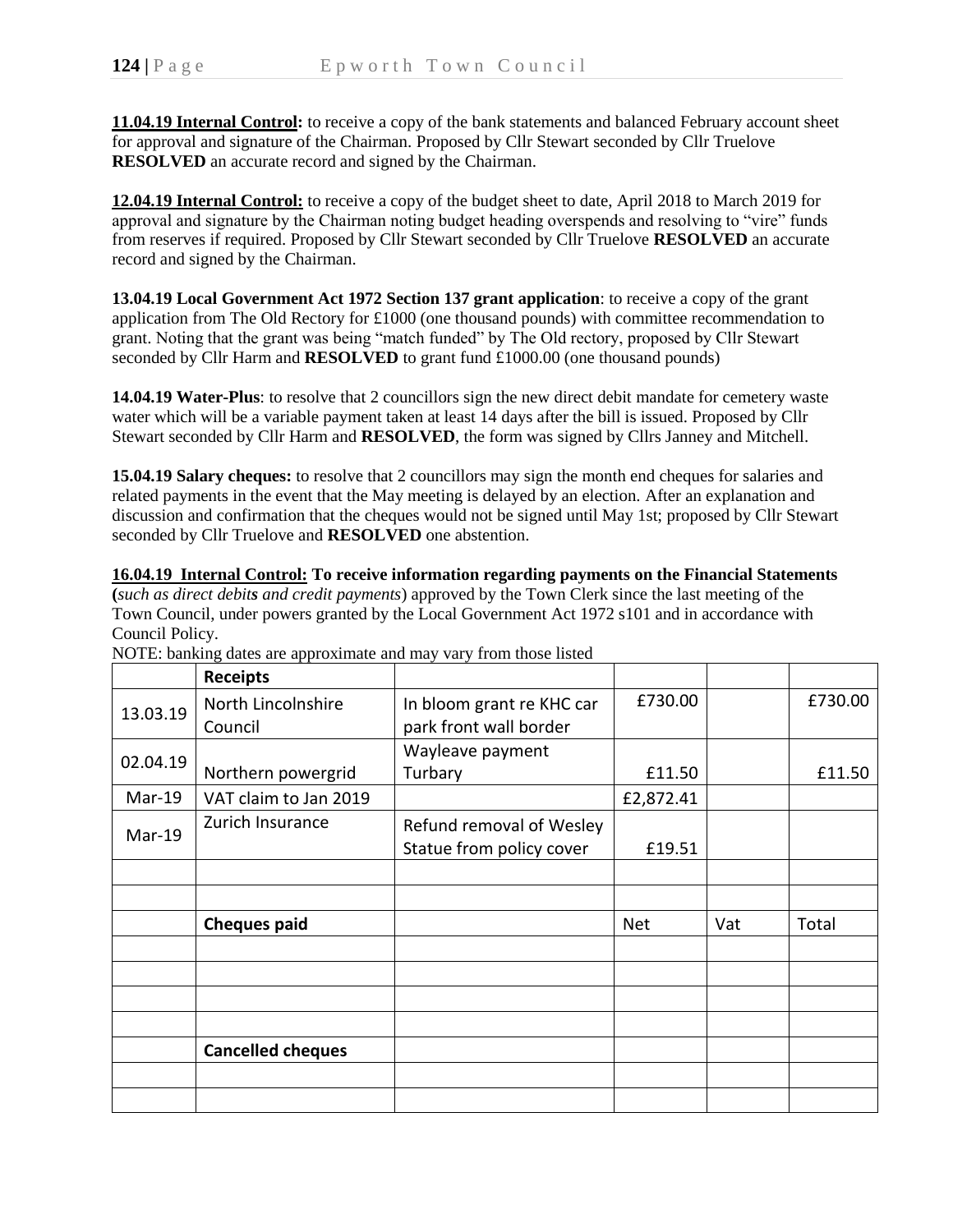|          | DD payments               |                       |         |        |         |
|----------|---------------------------|-----------------------|---------|--------|---------|
| 19.03.19 | BT                        | Telephone & internet  | £68.01  | £13.60 | £81.61  |
| 26.03.19 | O <sub>2</sub>            | Mobile phone charges  | £19.42  | £3.88  | £23.30  |
|          |                           |                       |         |        |         |
| 01.04.19 | North Lincolnshire        | 2019/2020 Cemetery    |         |        |         |
|          | Council                   | rates 1st payment     | £52.62  |        | £52.62  |
|          | Misc.                     |                       |         |        |         |
| 29.03.19 | <b>MKS Groundcare Ltd</b> | Grass cutting 2019    | £165.00 | £33.00 | £198.00 |
|          | agenda May                |                       |         |        |         |
| 01.04.19 | <b>VANL</b>               | membership fee agenda | £20.00  |        | £20.00  |
|          |                           | May                   |         |        |         |

Proposed by Cllr Harm seconded by Cllr Stewart **RESOLVED** financial information noted, schedule signed by the Chairman.

## **17.04.19 Internal Control: To resolve April cheques for payment** as presented on the following

|        |                       |                             | <b>Net</b> | <b>VAT</b> | Total   |
|--------|-----------------------|-----------------------------|------------|------------|---------|
| 104246 |                       | room hire 5th & 19th        |            |            |         |
|        | Epworth Imperial Hall | March                       |            |            | £45.00  |
| 104247 | Cowley Fire           | check/install extinguishers | £227.49    | £45.59     | £272.98 |
|        |                       |                             |            |            |         |
|        |                       | <b>Total cheques for</b>    |            |            |         |
|        |                       | payment                     |            |            | £317.98 |

schedule *(Local Government Act 1972 as amended).*

Proposed by Cllr Johnson seconded by Cllr Harm **RESOLVED** cheques for payment as presented, schedule signed by the Chairman.

**18.04.19 ERNLLCA annual subscription:** to resolve the payment of the annual ERNLLCA subscription of £952.91. After considerable discussion on the merits and problems associated with the subscription proposed by Cllr Harm seconded by Cllr Stewart **RESOLVED** to pay the subscription. NOTED: ERNLLCA/NALC Governance review in progress councillors can engage with the process.

*Cllr Johnson declared a personal interest.*

**19.04.19 SLCC membership annual subscription**: to resolve payment of the annual clerk's SLCC subscription of £156.00. Proposed by Cllr Stewart seconded by Cllr Baker **RESOLVED** to pay the subscription.

**20.04.19 Kings Head Croft Service Level Agreement with North Lincolnshire Council:** to receive and resolve an amended SLA for litter picking at Kings Head Croft. The clerk explained that she had received the email with the proposed amendments to the Service Level Agreement on March 26th with the explanation that weekend service was no longer available. Proposed by Cllr Baker seconded by Cllr Truelove and **RESOLVED** to accept the new agreement with an instruction to the clerk to write to North Lincolnshire Council (copy to ward councillors) to complain about 1. The late notification of the changes and 2. To notify them of the council's disappointment that the weekend collections which had worked well in the past were no longer available.